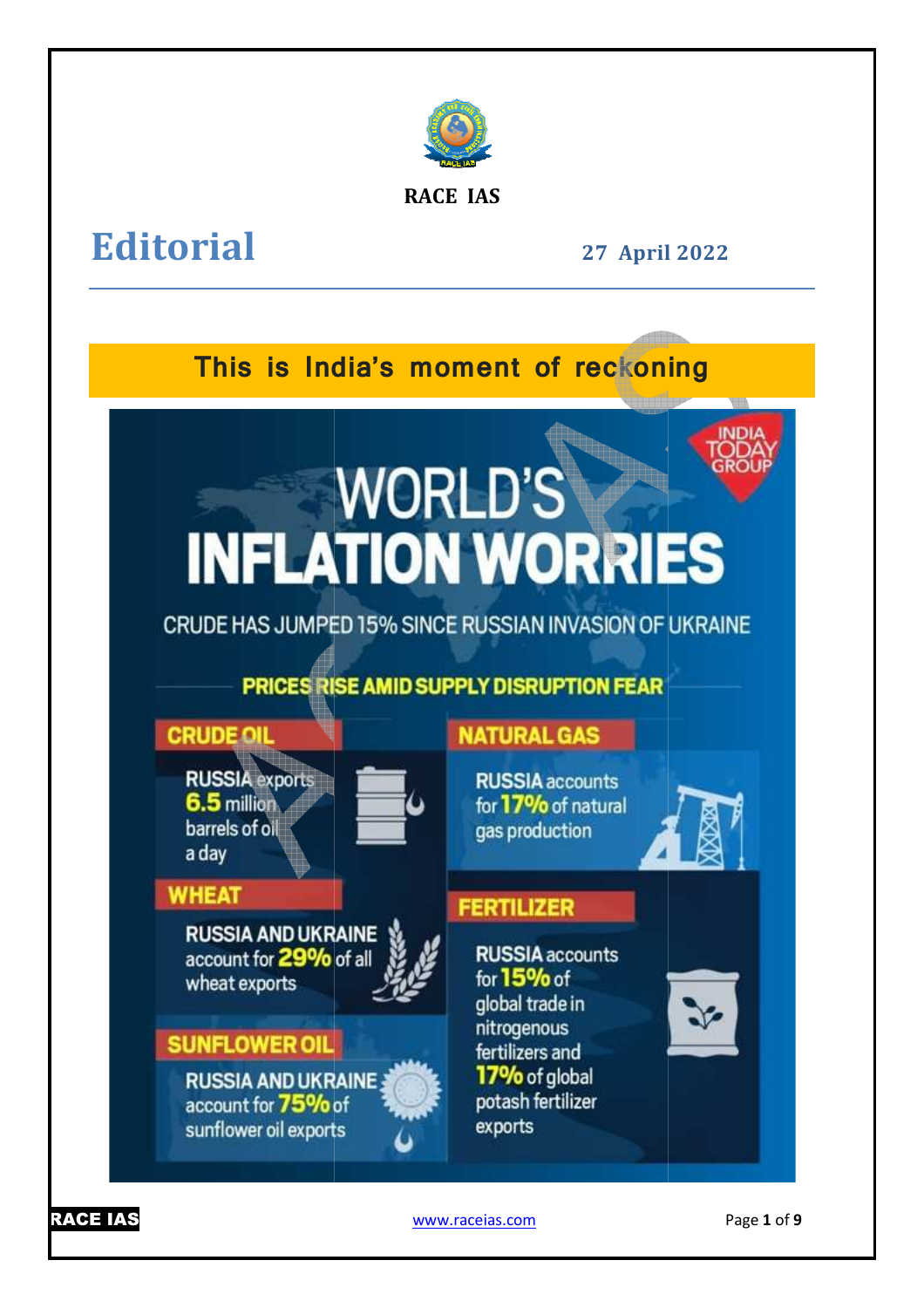#### **Context:**

There have been arguments both in favor of and against India's neutral stance in the ongoing Russia-Ukraine conflict,

Talk of nuclear threats have alarmed as well. Regardless of provocations and causes, however justifiable they may seem to be, violence and consequent loss of human lives are deeply regrettable and avoidable.

In this article, let us analyze the significance of **India's neutral stance from the geoeconomic perspective.**

#### **Back to the Cold War era of two dominant power blocs:**

The Russia-Ukraine conflict is a global geo-economic conflict that threatens to hark back to the Cold War era of two dominant power blocs.

Nations that did not condemn the **Russian aggression** in the United Nations constitute **more than half the world's population** but a quarter of the world economy versus nations that condemned Russia, account for three-quarters of the global economy.

The former, the Russia-China bloc, are large producers with rising consuming power while the latter, the western bloc, are today's large consumers.

Any new curtain that descends between these two blocs and divides them will cause major upheavals to the **entwined global economic equilibrium.**

#### **Conflict and a reshaping:**

The Russia-Ukraine conflict portends a reshaping of the world order.

- 1. Ever since the **fall of the Berlin Wall in 1989**, a paradigm of free societies, frictionless borders and open economies evolved to be the governing order in many nations.
- 2. This catalyzed freer movement of people, goods, services and capital across the world.
- 3. **Global trade and per capita GDP nearly doubled** in this period, marking an era of general peace and prosperity.
- 4. Societies and economies in the world became **intertwined closely in the pursuit of shared global prosperity.**
- 5. Such **tight inter-dependence** among nations will lead to fewer conflicts and promote peace, was the established wisdom.

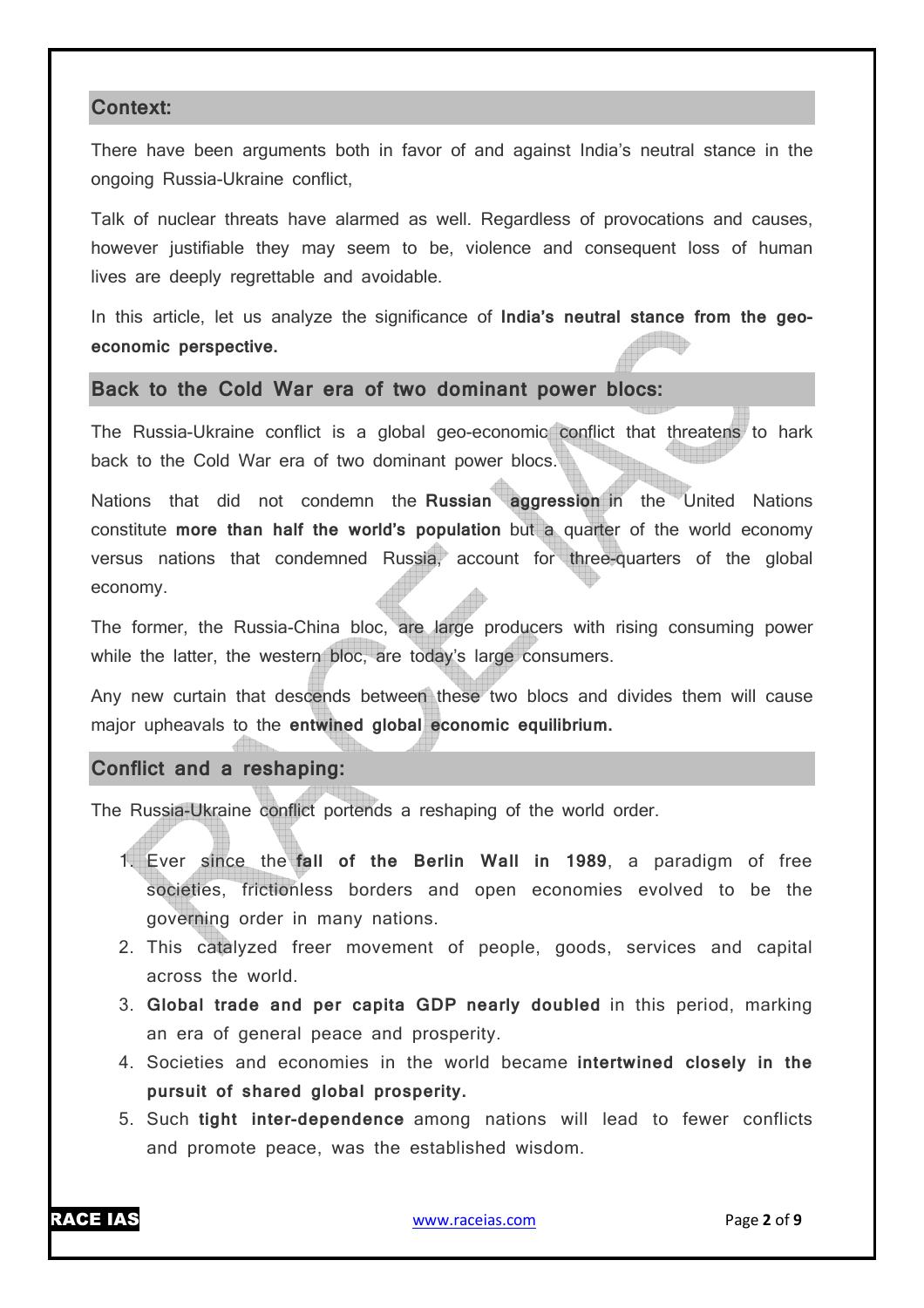- 6. The Russia-Ukraine conflict has dismantled this wisdom. If interconnectedness and trade among nations were mutually beneficial, then it follows that its disruption and blockade will be mutually harmful.
- 7. Retaliatory economic sanctions imposed on Russia have hurt all nations, albeit some more than the others.
- 8. Egyptians are reeling from **food shortages** due to their dependence on Russian and Ukrainian wheat, Germans suffer from **high costs of heating in winter** due to their **dependence on Russian gas**.
- 9. Americans face a shortage of electric cars due to unavailability of car batteries that are **dependent on Russian nickel**.
- 10.Sri Lankans have taken to the streets on economic woes and Indian farmers run the risk of high fertilizer prices **triggered by a global shortage.**

#### **'Global Village', a lived reality:**

- 1. 'Global Village' is not just an academic term but a lived reality for the nearly eight billion people on the planet.
- 2. This **'Global Village'** was built on the foundation of advanced transportation networks, cemented with the U.S. dollar as the reserve currency and fenced by integrated payment systems.
- 3. Any disruption to this delicate balance runs the risk of plunging the 'Global Village' into **disequilibrium and derailing the lives of all**.
- 4. India too has benefited enormously from being an active participant in this interconnected world, with a tripling of trade (as share of GDP) in the last three decades and providing vast numbers of jobs.
- 5. Trade with other nations should and will always be an integral cornerstone of India's economic future.
- 6. **A reversal towards isolationism and protectionism** will be foolhardy and calamitous for India.

#### **Needed, ties on either side:**

- 1. With India's robust external sector, a **flourishing trading relationship** with many nations and tremendous potential to expand trade, such bilateral arrangements are unsustainable, unwieldy, and perilous.
- 2. Opportunities to buy discounted oil or commodities may be enticing but if it entails a prolonged departure from the established order of dollar-based trade settlement or **jeopardizes established trading relationships** with

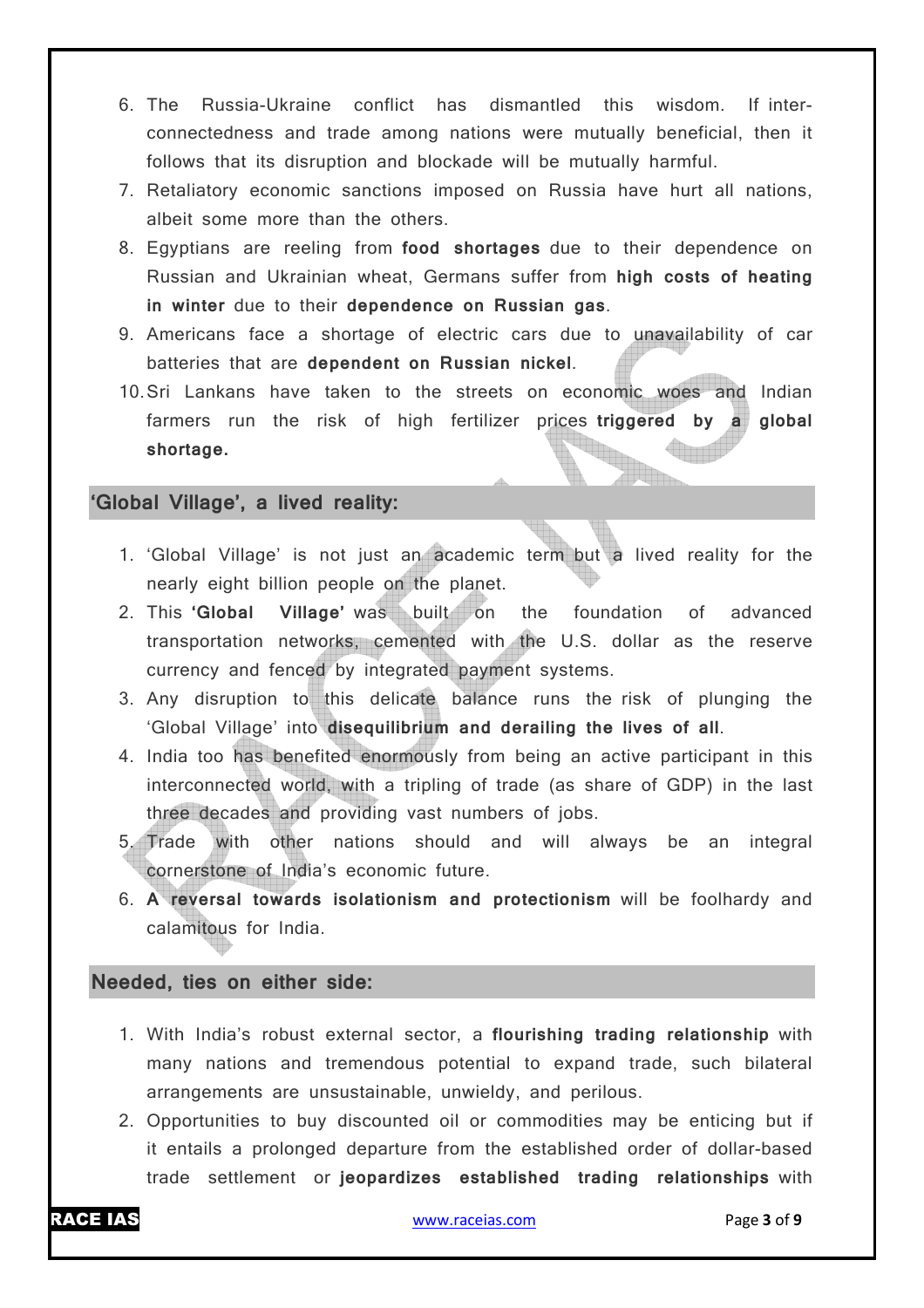western bloc markets, it can have **longer term implications for India's export potential**.

3. In the long run, India stands to gain more from unfettered access to the western bloc markets for Indian exports under the **established trading order** than from discounted commodities purchased under **new bilateral currency arrangements** that seek to **create a new and parallel global trade structure.**

#### **Social harmony is a must:**

- 1. Just as it is in India's best interests to balance the current geo-economic equilibrium, it is also imperative for India **to maintain its domestic social equilibrium.**
- 2. To be a large-scale producing nation, India needs millions of factories with hundreds of millions of people of all religions and castes across all States to work together.
- 3. **Social harmony is the edifice of economic prosperity**. Fanning mutual distrust, hate and anger among citizens, causing social disharmony is a shameful slide to perdition.

#### **Way Ahead for India:**

- 1. India thus needs not just a **non-aligned doctrine** for the looming new world order but also a **non-disruptive geo-economic policy** that seeks to maintain the current global economic equilibrium.
- 2. By the dint of its sheer size and scale, India can be both a large producer and a consumer.
- 3. With rising inflation, volatile crude oil prices, global uncertainty, weak domestic private investment and deteriorating fiscal situation, expanded external trade in the changed global situation presents the best opportunity to salvage India's economy and **create large numbers of jobs for our youth and women.**
- 4. To best utilised this opportunity, India needs not just cordial relationships with nations on either side of the new divide but also a **stable and established global economic environment.**
- 5. It is important for **India to adopt a strategic economic self-interest doctrine within the larger paradigm of its non-alignment foreign policy**.

**Conclusion:**

RACE IAS www.raceias.com Page **4** of **9**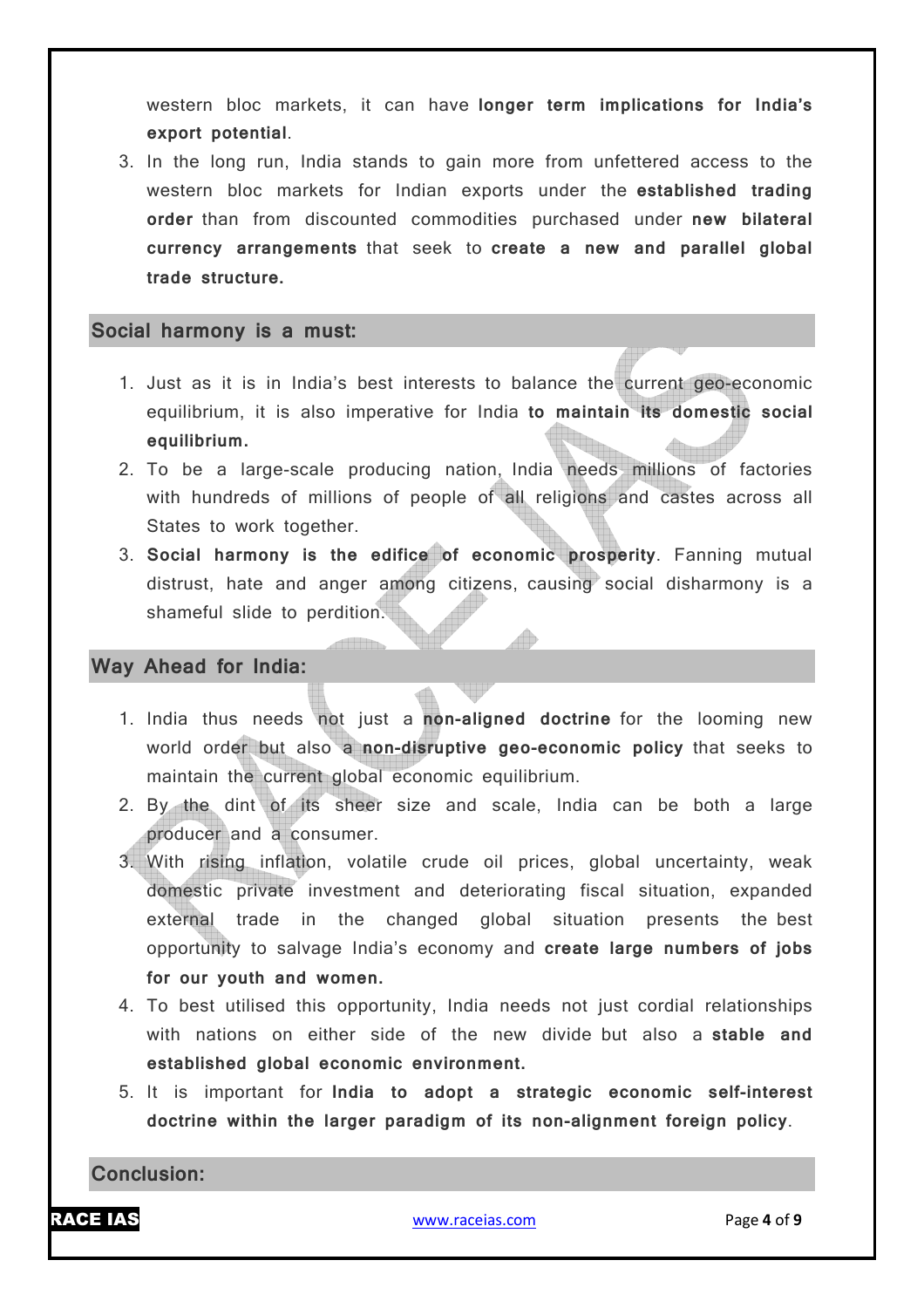As Mahatma Gandhi's nation, India must be a committed and relentless apostle of **peace and non-violence**, both at home and in the world. India can emerge as the harbinger of peace, harmony and prosperity in this new world.

The **reshaping and realignment of the world order** will be a unique opportunity for India to reassess its foreign policy, economic policy and geo-political strategy and don the mantle of global leadership.

**Strengthening India's global economic might** through a cautious geo-economic strategy in the aftermath of the Russia-Ukraine conflict can potentially mark a pivotal turn in India's economic history.

India can be the fulcrum of this new global order, as a peaceful democracy with economic prosperity.

## **A Prospective Analysis of Countertrading**

In view of the mounting pressure created by the **sanctions on Russia,** which **disrupted both India's receipts and payments in dollar for its trade with Russia**, the Reserve Bank of India (RBI) is working together with its Russian counterpart for creating a **framework for sustaining bilateral trade and banking operations**, likely **through greater use of rupee** in international transactions.

India in the past too, has accepted and made payments in rupee for its trade with several countries including **Russia, Nepal, Iran, Bangladesh, and a few east European countries**.

Given the vulnerabilities of the existing trade and financial settlement mechanisms to the **sanctions imposed by the US**, and the difficulties in trading with countries facing foreign exchange crises or balance of payments difficulties, there is a need to outline an **alternative framework for facilitating transactions with such countries**. **Countertrading** could be one such effective way.

#### **What is Countertrading?**

 Countertrade is basically a **barter or a quasi-barter arrangement** that explicitly links import and export transactions. It has emerged as an important mode of international transactions **for countries facing currency or cross-border payment challenges.**

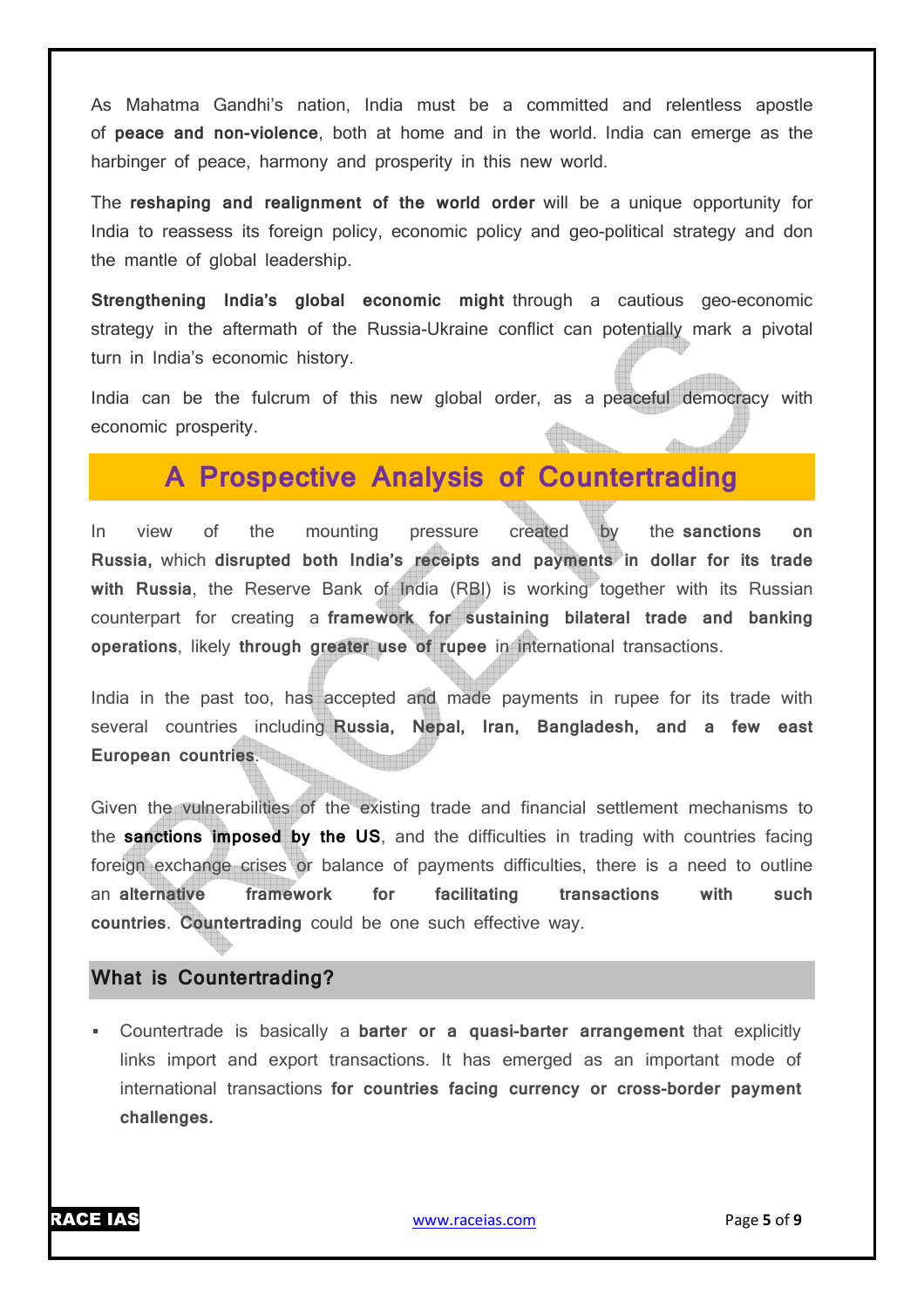Countertrade is an alternative means to structuring an international sale when conventional means of payment are complex or nonexistent. The most common form of countertrade is **bartering**.

#### **What is Its Significance?**

- Countertrade presents an effective way of:
	- o **Mitigating risks posed by protective trade policies** like sanctions, currency restrictions, non-tariff barriers, etc
	- o Dealing with **challenges associated with outward remittances of foreign exchange**, where conventional means of payment is non-existent or complex for a variety of reasons
	- o Tackling **challenges in securing supply of strategic mineral resources** where India has significant import dependence.

#### **What is India's Status on Countertrades?**

- **Barter Trade Agreement with Iraq:** India has entered into several types of countertrade arrangements in the past, including a barter trade agreement with Iraq under the **'oil-for-food' programme** wherein **Iraq agreed to facilitate daily delivery of a fixed quantity of oil** to India at a fixed price **in exchange for exports of rice and wheat** from India.
- **Counter Purchase Agreement with Malaysia:** India also entered into a counter purchase agreement with Malaysia wherein a rail construction project was undertaken by **IRCON (Indian Railway Construction) International Ltd**. in Malaysia, for which the Malaysian government made payments to IRCON through the **supply of palm oil of equivalent value to India**.
- **Buyback Arrangement Soviet Union:** Another was a buyback arrangement with the erstwhile Soviet Union wherein the **National Textiles Corporation Ltd. (NTC) of India bought 200 sophisticated looms**, in return for a buyback commitment by the **Soviet Union to purchase 75% of the textile produced** from the looms.
- **Clearing Arrangement with Iran:** India also had a clearing arrangement with Iran wherein a **Rupee payment mechanism was established between India and Iran** in 2012 under which the Rupee accumulated from payments for imports by India was **utilised for payment for exports of products, projects and services to Iran.**

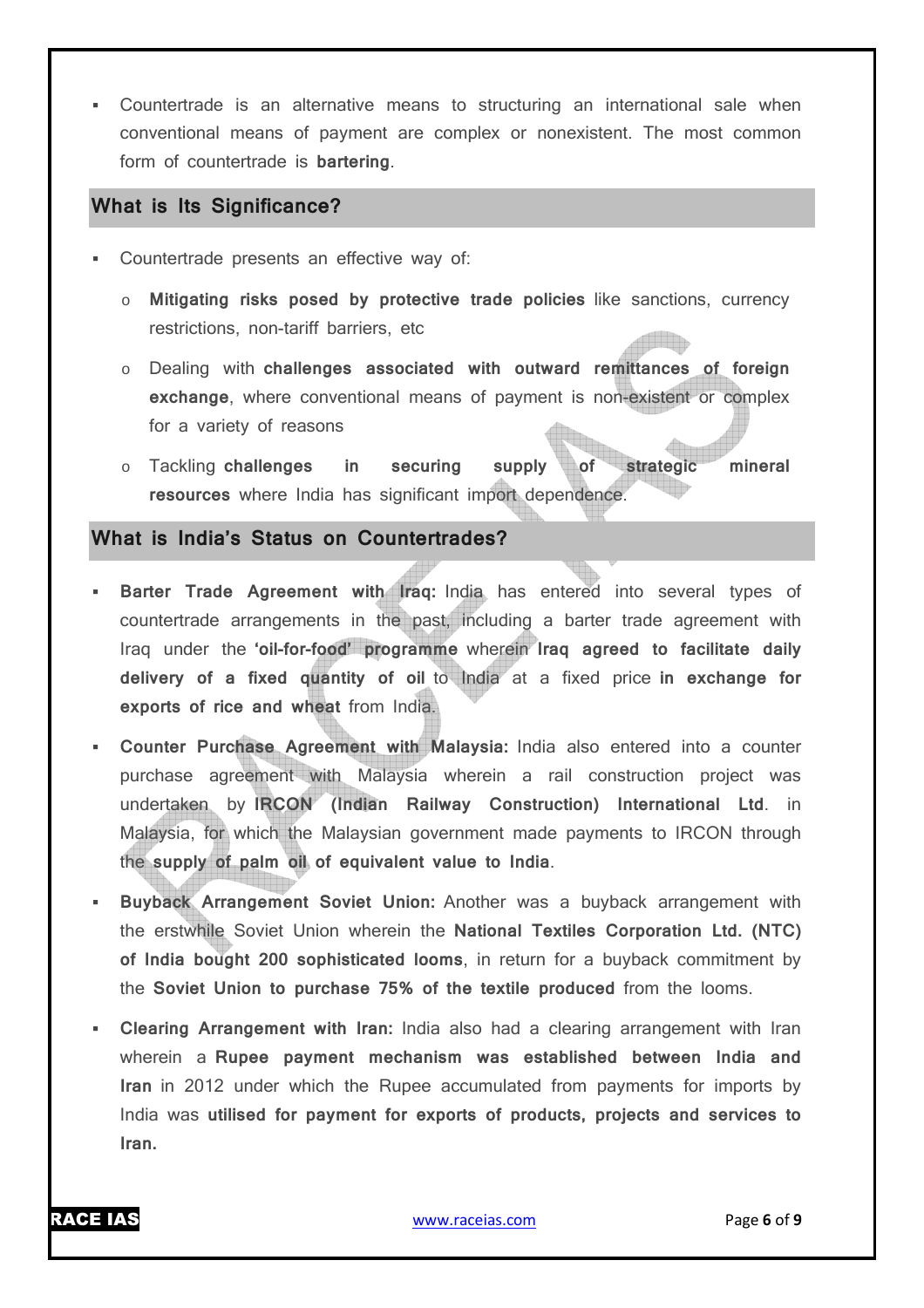**Debt-for-Goods Arrangement with Vietnam:** There was also a debt-for-goods arrangement with Vietnam wherein **India Exim Bank extended a Commercial Line of Credit to Vietnam** and in return, the **Food Corporation of India imported rice from Vietnam** and paid to IDBI/India Exim Bank for the imports.

#### **What is a Debt-for-Goods Arrangement?**

- A debt-for-goods model is a countertrade transaction wherein a **country avails itself of funding for a development project**, and full or partial repayment of the debt is through **exchange of goods or services to the lender country.**
- For the **lender** country, **such a model can provide avenues for exports of high value-added goods** and services tied to the development financing, while also **helping secure the supply of key raw materials** through imports from the borrower country.
- For the **borrower** country, such a model **helps in financing critical infrastructure** development, **without depletion of scarce forex resources.**

#### **What about a Countertrade Policy?**

- In spite of several countertrade transactions over the years, there is **no definitive policy for countertrade in India**.
- Several countries like the **Philippines, Indonesia and China have comprehensive countertrade policies** that have helped secure imports of critical items even in the wake of growing uncertainties.
	- o A type of countertrade, **debt-for-goods, has especially been used by China** for securing important raw materials and promoting value-added exports.

#### **What Challenges are Associated with Countertrade?**

- One of the main challenges with countertrade is that the goods identified for countertrade by partner countries **may not have sufficient demand in India**.
- The value of a deal—the goods being exchanged—may be uncertain, causing **significant price volatility**.
- Countertrading has a **time-consuming nature** as in any unconventional tactic. There will be haggling over the good trades, hence a **long, drawn-out negotiation until all parties are satisfied.**

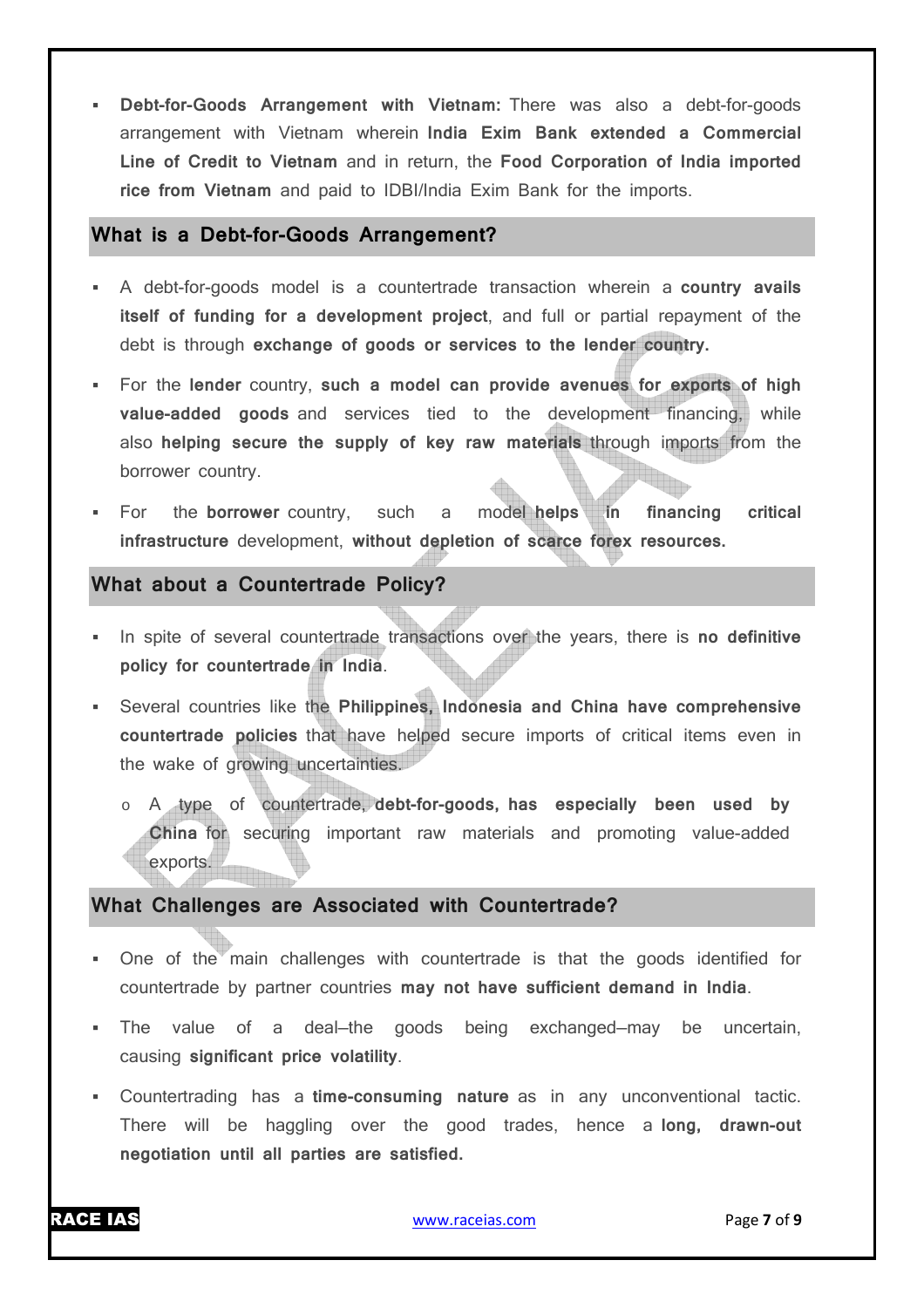- There will be **higher transaction costs** including brokerage. Costs can quickly add up, especially while looking for a buyer for the goods, commissions to middlemen, and more.
- **Logistical issues** are also likely to exist, especially if commodities are involved.
- Greater uncertainty on the value of the goods being traded and **uncertainty on the quality of the goods**.`

#### **What can be the Way Forward?**

- **A Countertrade Policy:** In light of the heightened uncertainty and pronounced need for an alternative mechanism for trade, a framework for countertrade could be developed for India, **with provisions for a debt-for-goods model.**
	- o **India Exim Bank's** recent study has identified **30 countries to start with**, where a countertrade mechanism under the debt-for-goods model would be prudent.
		- These are resource rich countries that face restrictions on outward remittances of foreign currency, or are under debt distress or facing high risk of debt distress.
	- o The countries include; **Nigeria, Libya, Venezuela, Iran, Republic of Congo, Sudan, Yemen, Zambia, Tanzania, Mozambique, Belarus, Fiji, Nicaragua, Cuba, Syria, and Lebanon**, among others.
- **Addressing Money Matters:** The countertrade policy for India could be an **umbrella arrangement, including a mechanism for local currency trade,** but not limited to it.
	- o The policy could have a multipronged vision ranging from **mitigating currency related risks** related to international trade, to **extending development finance assistance to** the needy developing countries without depleting their scarce forex reserves; and **augmenting exports to lesser explored geographies** having potential to trade with India but facing forex challenges.
	- o Countertrade mechanism would also be worth **contemplating from the perspective of securing repayments** in the developmental partnership programmes of the government of India, typically in resource abundant countries.